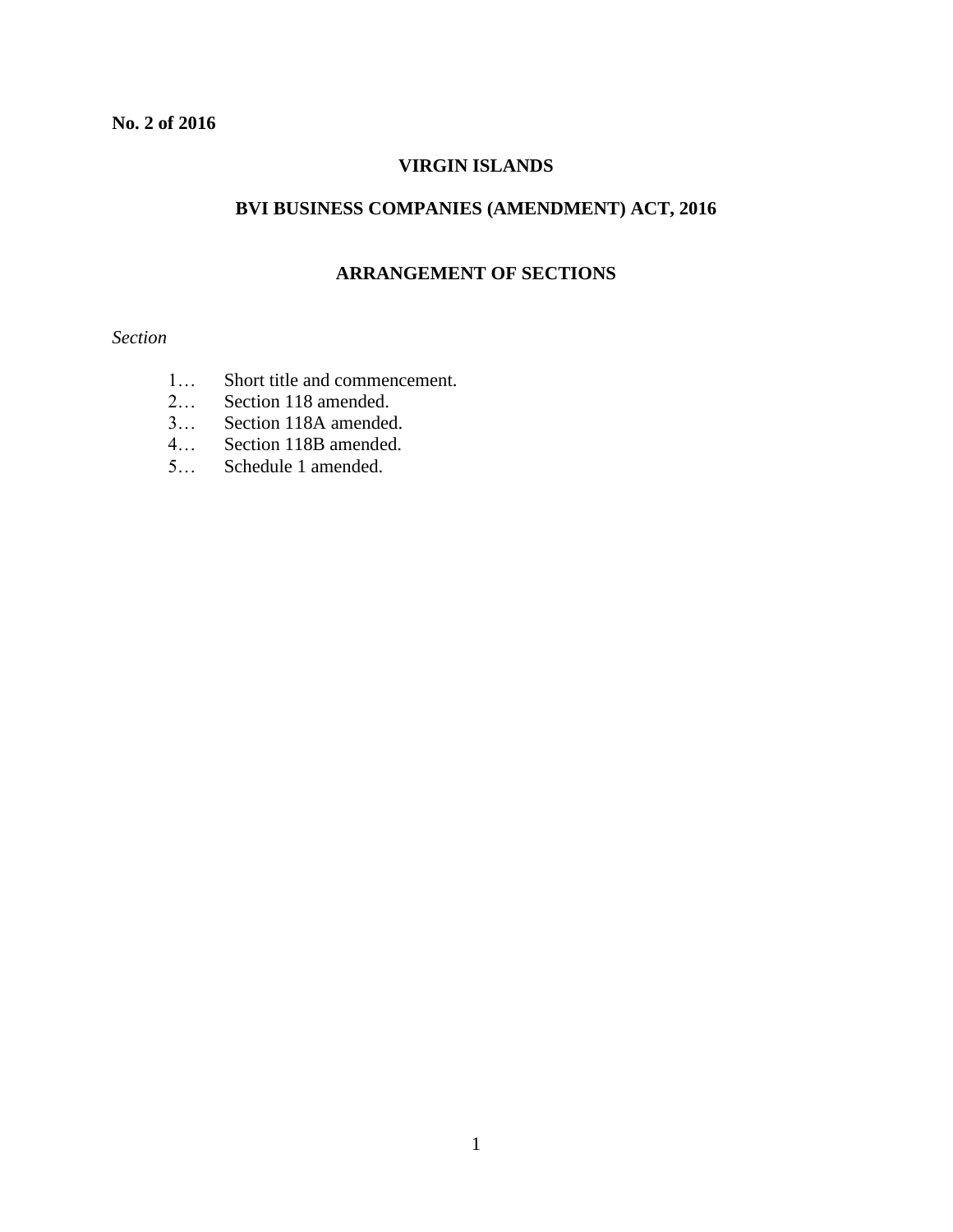**No. 2 of 2016 BVI Business Companies Virgin Islands (Amendment) Act, 2016**

**I Assent**

**(Sgd.) John S. Duncan, OBE, Governor 29th January, 2016**

## **VIRGIN ISLANDS**

# **No. 2 of 2016**

An Act to amend the BVI Business Companies Act, 2004 (No. 16 of 2004)

[Gazetted 29<sup>th</sup> January, 2016]

ENACTED by the Legislature of the Virgin Islands as follows:

#### **Short title and commencement**

**1.** (1) This Act may be cited as the BVI Business Companies (Amendment) Act, 2016.

(2) This Act shall be deemed to have come into force on the  $15<sup>th</sup>$  day of January, 2016.

### **Section 118 amended**

**2.** Section 118 of the BVI Business Companies Act, 2004 (hereinafter referred to as "the principal Act") is amended in subsection (2) by deleting paragraph (b).

## **Section 118A amended**

**3.** Section 118A of the principal Act is amended in subsection (1)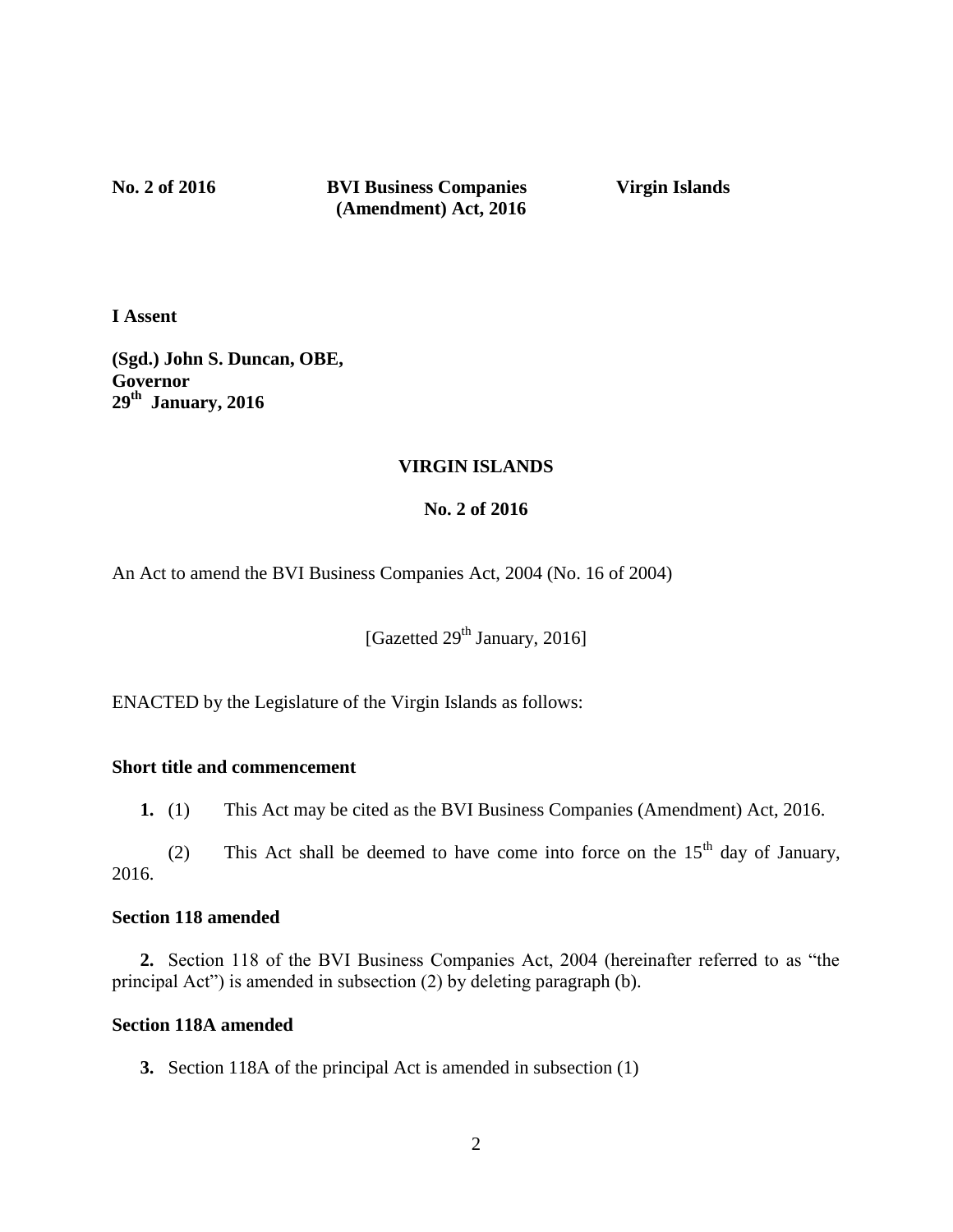- (a) by deleting subparagraph(vii), (viii) and (ix) of paragraph (a) and substituting the following:
	- "(vii) date and place of birth; and
	- (viii) nationality; and";
- (b) by deleting the word "and" at the end of subparagraph (iv) of paragraph (b) and inserting the following subparagraphs:
	- "(v) date of appointment as corporate director;
	- (vi) date of cessation as corporate director; and"; and
- (c) by renumbering the existing subparagraph " $(v)$ " of paragraph (b) as subparagraph " $(vii)$ ".

#### **Section 118B amended**

- **4.** Section 118B of the principal Act is amended
	- (a) in subsection (2) by deleting the words "14 days" and substituting the words "21 days";
	- (b) in subsection (3) by deleting the words "21 days" and substituting the words "30 days"; and
	- (c) by adding after subsection (10), the following new subsection –

"(11) A reference in this section and Parts I and II of Schedule 1 to a filing of a copy of register of directors for registration by the Registrar means providing the particulars of directors referred to in section 118A which shall be in such form as the Registrar may determine.".

#### **Schedule 1 amended**

- **5.** Schedule 1 of the principal Act is amended in paragraph  $2A(1)$  of Part II
	- (a) by deleting subparagraph (b) and substituting the following
		- "(b) for failure to file changes in particulars in a register of directors within the specified period, the penalty payable shall be \$100;";
	- (b) by deleting subparagraph(c) and (d) and substituting the following  $-$